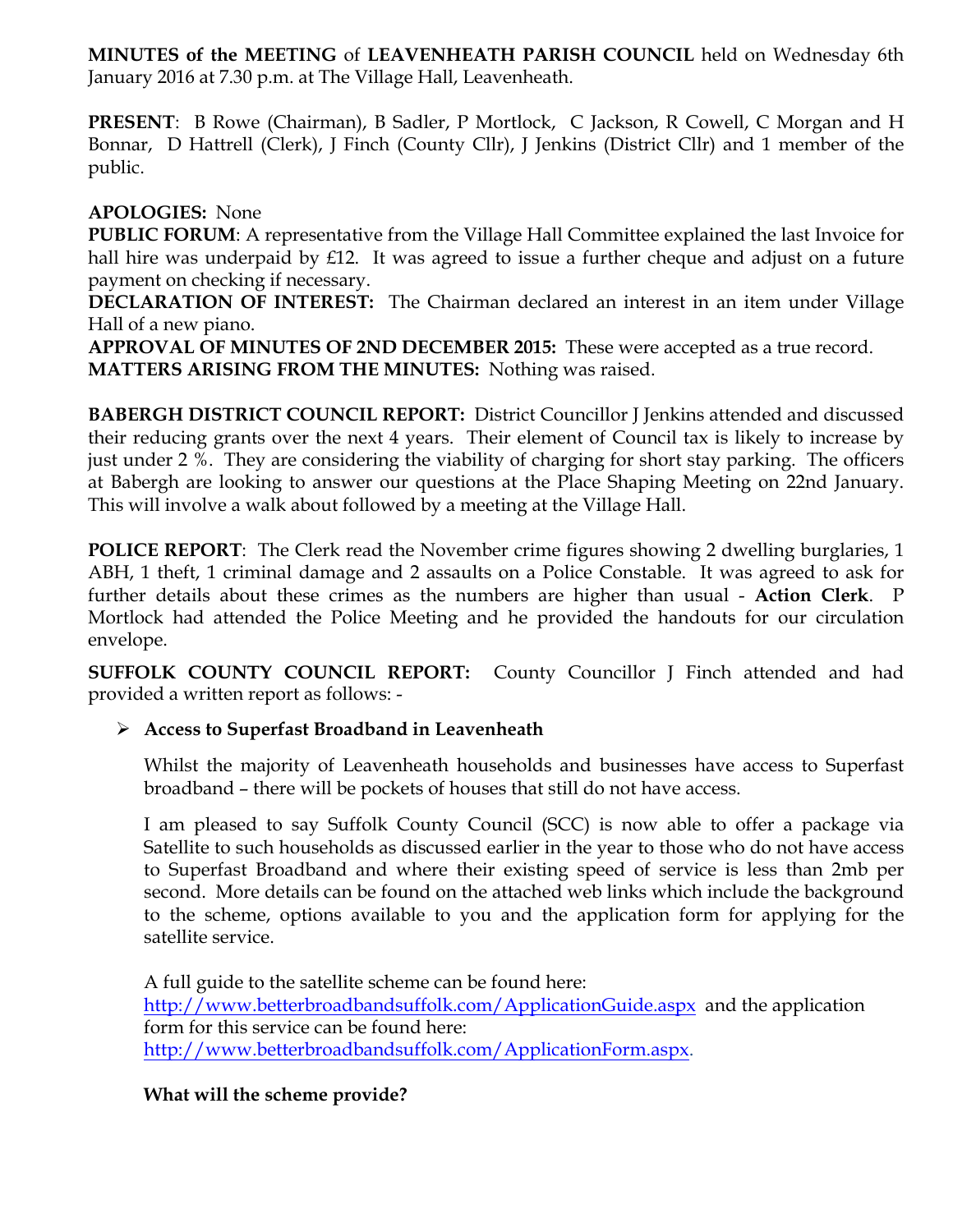The Scheme will provide a 'voucher' (actually, a unique code) that you will be able to present to one of a selected number of retail service providers to obtain a satellite broadband service.

You will need to place an order with one of the selected retail service providers, and enter into a contract for satellite broadband services provision for a minimum period of 12 months. The voucher will cover most of the cost of installation and commissioning of your satellite broadband service. You will be responsible for paying any remaining cost of installation and commissioning (if any), for choosing the features of the satellite broadband service you require, and for paying the monthly subscription for the service you have selected, and for paying any VAT on the amounts payable.

The voucher does not have a specific fixed value, but when used to obtain a satellite broadband service from one of the selected retail service providers, the use of the voucher will reduce the total cost (ie installation and commissioning costs plus 12 monthly subscriptions) by around £300. The voucher has no other value, and cannot be redeemed in any other way than through the Scheme.

*I would ask that Parish Councillors make this information known as widely as possible in the parish. For those who would like to make use of this offer, I would ask them to complete the form which can be sent electronically to The Suffolk County Council Better Broadband Service for them to consider and process for you.* 

### Ø **Budget 2016 - 2017**

SCC is now on plan to offer a zero increase in its standard council tax rate for the 2016 -2017 year. Following the government's announcement of permitting SCC are still considering a special tax for adult care services following the planned implementation of significant increases in the living wage over the next three years. The decision will be made by SCC at its Full County Council Meeting on 11<sup>th</sup> February.

### Ø **Suffolk Highways Winter Programme**

The winter programme for salting and gritting has now started and to date there have been five nights where salt or brine has been spread in parts of Suffolk. From now until the end of the winter there is a team that can be on 24 hour alert to ensure that the roads in Suffolk are kept safe. This week has been unusually warm for the time of year but the team uses Meteorological forecast data together with sensors in the highway to determine what the highway temperature is and thus the need for treatment or not. It is likely that we will have a cold spell before too long and we will be ready.

#### Ø **Rail Franchise renewal**

The demand for new trains and more frequent passenger rail services on Suffolk's railway were made directly to franchise bidders competing to run the new East Anglia Rail Franchise at the Suffolk Rail Conference which took place on Friday 4th December 2015 in Ipswich.

The Suffolk Rail Conference saw delegates speaking directly to the three short-listed franchise bidders about the rail improvements that are required to meet passenger and the economic growth needs for the future.

Demands included:

• New rolling stock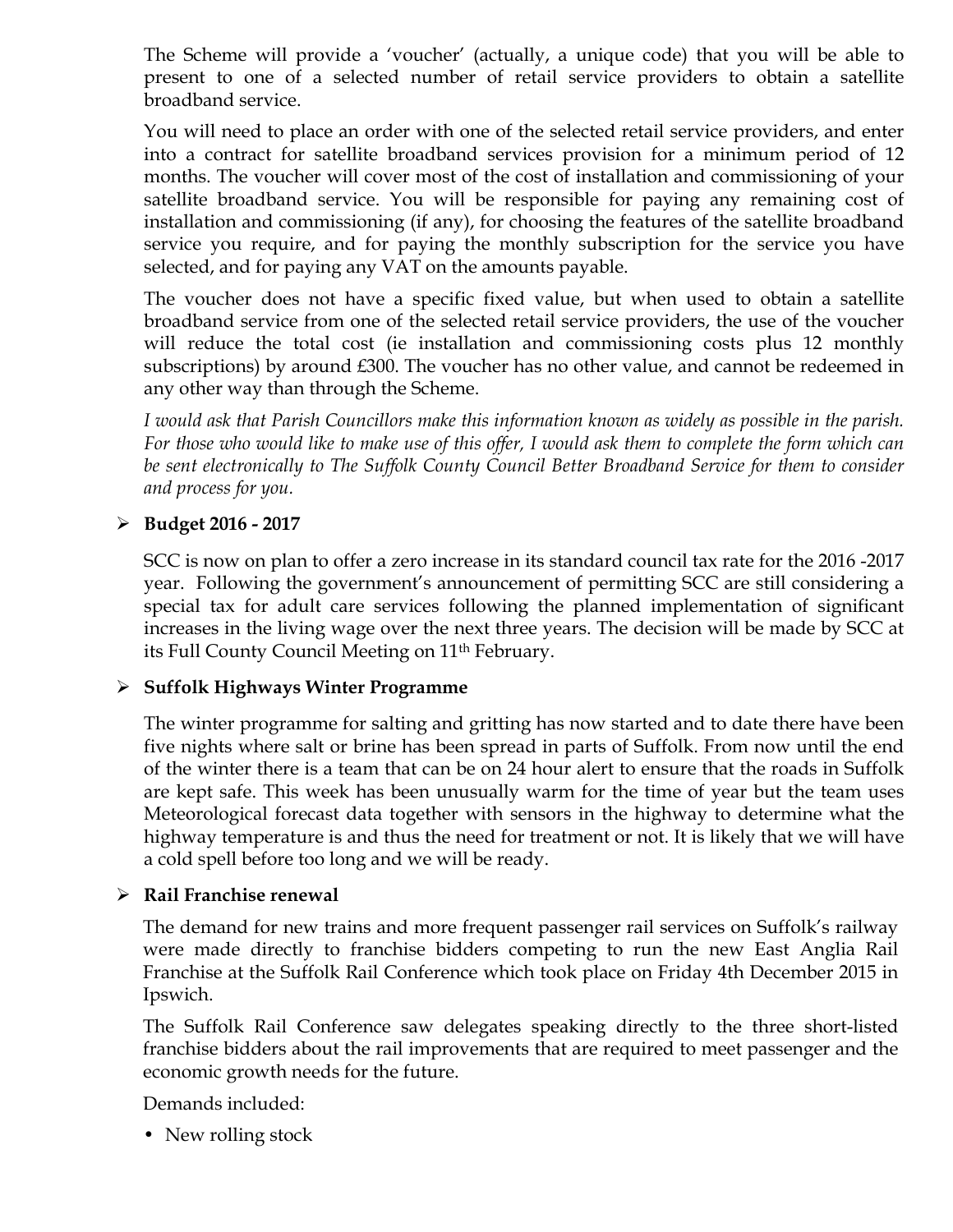- Faster and more frequent rail service between Suffolk and London Liverpool Street
- An hourly passenger rail service between Ipswich and Peterborough
- A half-hourly service between Ipswich and Cambridge
- Faster line speeds and more frequent passenger rail services on East Suffolk Line
- A more resilient service on the Felixstowe branch line
- Improvements to stations.

Conference delegates learned more about the East Anglia Rail Franchise Invitation to Tender and the actions needed to ensure the best possible rail franchise and infrastructure deals. Ben Gummer, MP for Ipswich provided information about the work of the Great Eastern Main Line Taskforce and representatives from Network Rail will identified plans for expanding and improving Suffolk's railways.

A series of workshops then took place to draw together discussions and ideas regarding how the county's needs should be addressed by the new rail franchise. The outcomes of these workshops were reported back to the audience at the end of the conference under the four headings of Rolling Stock, Passenger Train frequency, Connectivity and Line Speed and Station Services.

I emphasised that this was important opportunity for us to send a clear and united message to the franchise bidders about what Suffolk needs from the new 10 year rail franchise. I will be listening carefully to what they propose and will offer challenge to ensure they are fully aware of the need for a clear plan that delivers improvement in the quality and provision of network services and new rolling stock. In my opinion Suffolk has been overlooked for far too long and we needed to use this opportunity of the new franchise to redress the balance."

Following his report, J Finch confirmed the speed on the A134 has been reviewed. He was questioned on prevention of pot holes and he explained the steps being taken and the plans for surface dressing. He was questioned on safety concerns along Stoke Road with a further report of an accident on the bend. He agreed to investigate further.

**VILLAGE HALL:** B Sadler reported on the recent meeting of the Village Hall Committee and of various maintenance that has been completed recently. There is a good balance currently between income from hirers and maintenance costs. In relation to the potential replacement digital piano for the hall, the Village Hall Committee have pledged a contribution of £500. It was agreed to include as an Agenda item for February to establish whether the Parish Council would be prepared to contribute - **Action Clerk**. R Cowell volunteered to help establish suitability and value for money of a potential replacement piano. The Chairman confirmed the PCC would be discussing the following week which is relevant because the Church has been the main user of the piano.

**CORRESPONDENCE:** The report had been issued ahead of the meeting and key areas were discussed. A letter received from North Hill Medical Group was read to the meeting. This was in relation to our request for outreach services in the village. The letter was put in the circulation envelope for members to consider further. It was noted that John Fowlers Solicitors now have an order of appointment from the Court of Protection, so they are able to assist in relation to the field and were in fact corresponding with adjoining landowners.

**HIGHWAYS**: R Cowell had reported the drainage issue at Locks Lane and would chase up. C Jackson reported on the work to fell two dead Hawthorn Trees at the junction of Old Road and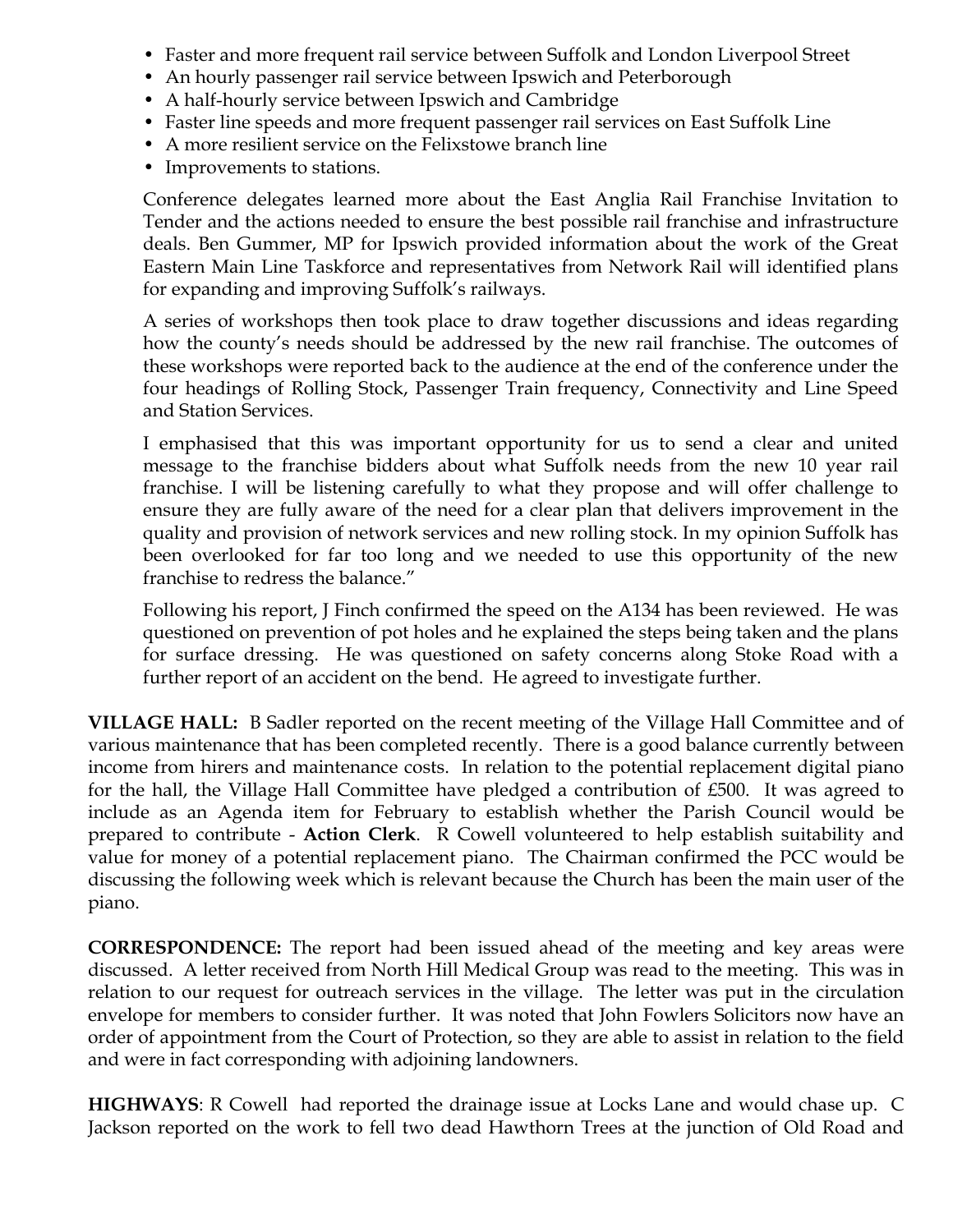Stoke Road. They were grateful for the assistance of Tim Lugsden in this regard. An email was sent to David Pizzey, Babergh Arboricultural Officer, requesting that the significant mature oak tree in Old Road has the crown reduced and deadwood removed. Branches overhanging the road are a potential hazard.

**FINANCE:** The bank balances as at 31st December 2015 were **£18218.74** in the Community Account, **£15251.55** in the Reserve Account making a total of **£33470.29**. It was resolved to agree a standstill budget for the Precept as far as residents are concerned. A circular had been issued via the email outlining future audit arrangements and cost. P Mortlock thanked the Parish Council for on-going financial support to the Village Green.

**The following were authorised for payment: -**

| 1358 | 400.66 | D K Hattrell               | Clerk's Salary          |
|------|--------|----------------------------|-------------------------|
| 1359 | 92.92  | <b>Inland Revenue Only</b> | Clerk's ddtns & ERS NIC |
| 1360 | 148.58 | <b>SCC - Pension ACC</b>   | Clerk's Pension         |
| 1361 | 330.00 | Stoke by Nayland Club      | V/Green - grass         |
| 1362 | 229.20 | Tree & Lawn Co Ltd         | V/Green - grass         |
| 1363 | 12.00  | Leavenheath Village Hall   | Hall Hire               |
| 1364 | 120.00 | P Mortlock                 | Misc Assets             |
| 1365 | 39.75  | R Cowell                   | Circular path expenses  |
|      |        |                            |                         |

**Total £1373.11**

**CIRCULAR PATH PROJECT:** R Cowell thanked members for providing comments on the publicity material. The design meeting was scheduled for the following day at the golf club. The work to the "Lakes Walk" had been delayed. R Cowell advised that talks to publicise the walks needed to be arranged. Suggestions were welcomed.

**VILLAGE GREEN:** P Mortlock confirmed a meeting was due at the end of the month. Tenders are being requested for grass cutting. Vandalism on the pavillion was reported to the Police and graffiti had been cleared from the playground.

**IDEAS TO IMPROVE THE VILLAGE**: R Cowell reminded members that a previous member of this Council put together ideas for improving communication. It was agreed to include this as an Agenda item for next meeting - **Action Clerk.** 

**REPORTS AND QUESTIONS FROM CHAIRMAN AND MEMBERS**: The Elm Tree Lane street sign has rotten posts. P Mortlock will check whether it has been reported - **Action P Mortlock**. From personal experience, H Bonnar confirmed the defibrillator was obtained during a recent incident. It was agreed to arrange a meeting ahead of the 22nd January visit, by Babergh Officers, for all members attending that day - **Action Chairman**. It was agreed to add a further Agenda item to the February Meeting of "Notices for events and from organisations outside the village" - **Action Clerk**. The Chairman advised that Linda Esdner and Sue Jameson will be retiring from their Newsletter Distribution duties. Members were grateful for their support and further volunteers were therefore needed for deliveries along the A134 and Wrights Way.

The meeting closed at **9.10 p.m. Planning Meeting on 6th January 2016**

**The following decisions were advised from the Planning Authority: -**